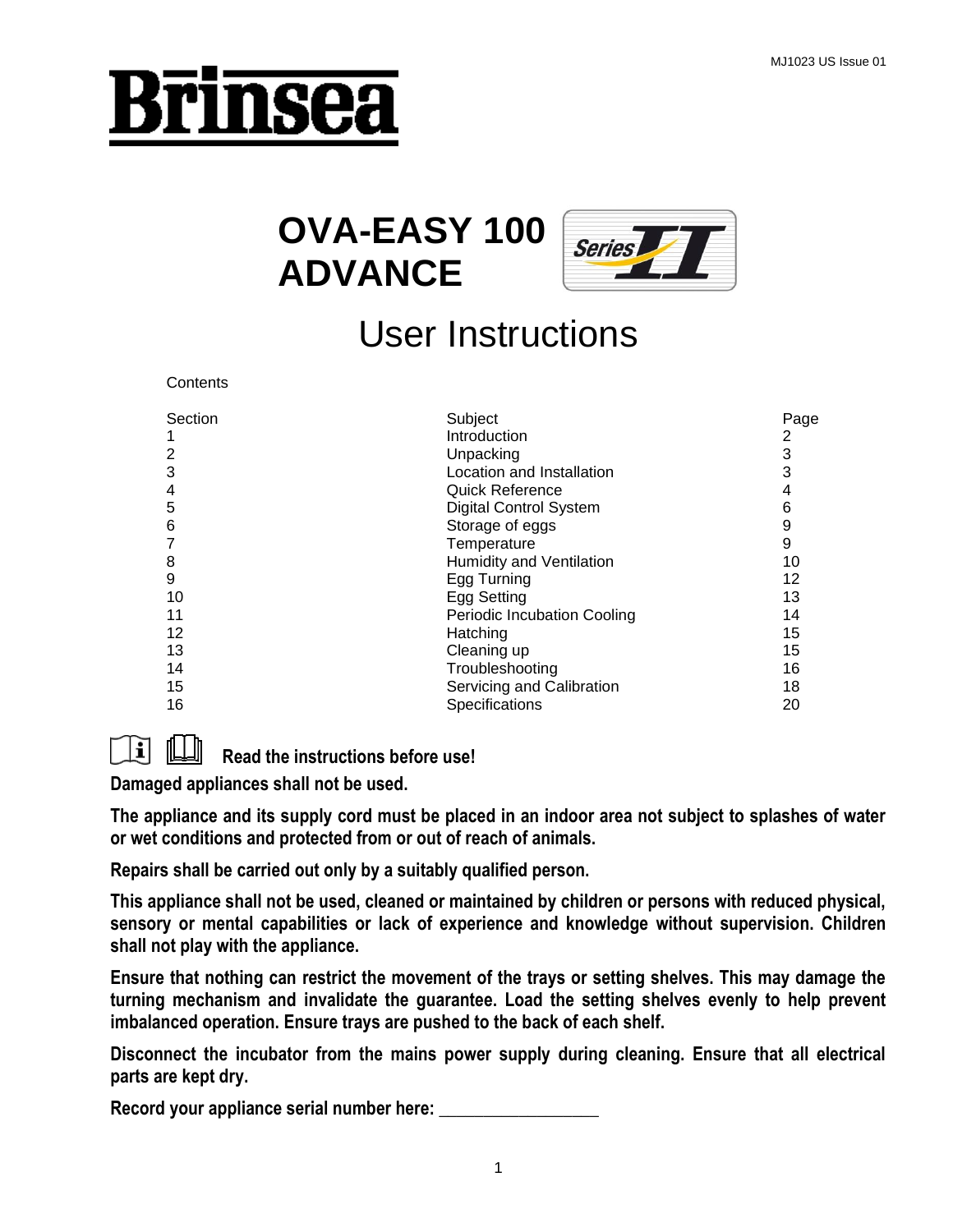## **1 Introduction**

These instructions detail the operation of your new Ova-Easy Advance Series II Digital Cabinet Egg Incubator with programmable automatic egg turning system. Please read these instructions carefully before setting up your machine to achieve best results and keep these instructions safe for future reference. This document includes recommended procedures for successful hatching but incubation involves the control and manipulation of a large number of factors and in certain circumstances different procedures may be necessary. Your incubator is designed to allow the user to vary the incubation conditions to suit a wide range of species in different ambient conditions and the specific set-up for every situation is beyond the scope of these instructions.

There is a range of books available covering incubation techniques. For more information or to request a book list please don't hesitate to contact us.

The Ova-Easy Advance incubators are available with the option of the Advance Humidity Pump for automatic humidity control. Operating instructions for this module are supplied separately.

#### **Fig. 1 Functional Features of the Ova-Easy 100 Series II Advance Cabinet Incubator with Programmable Automatic Turning**.

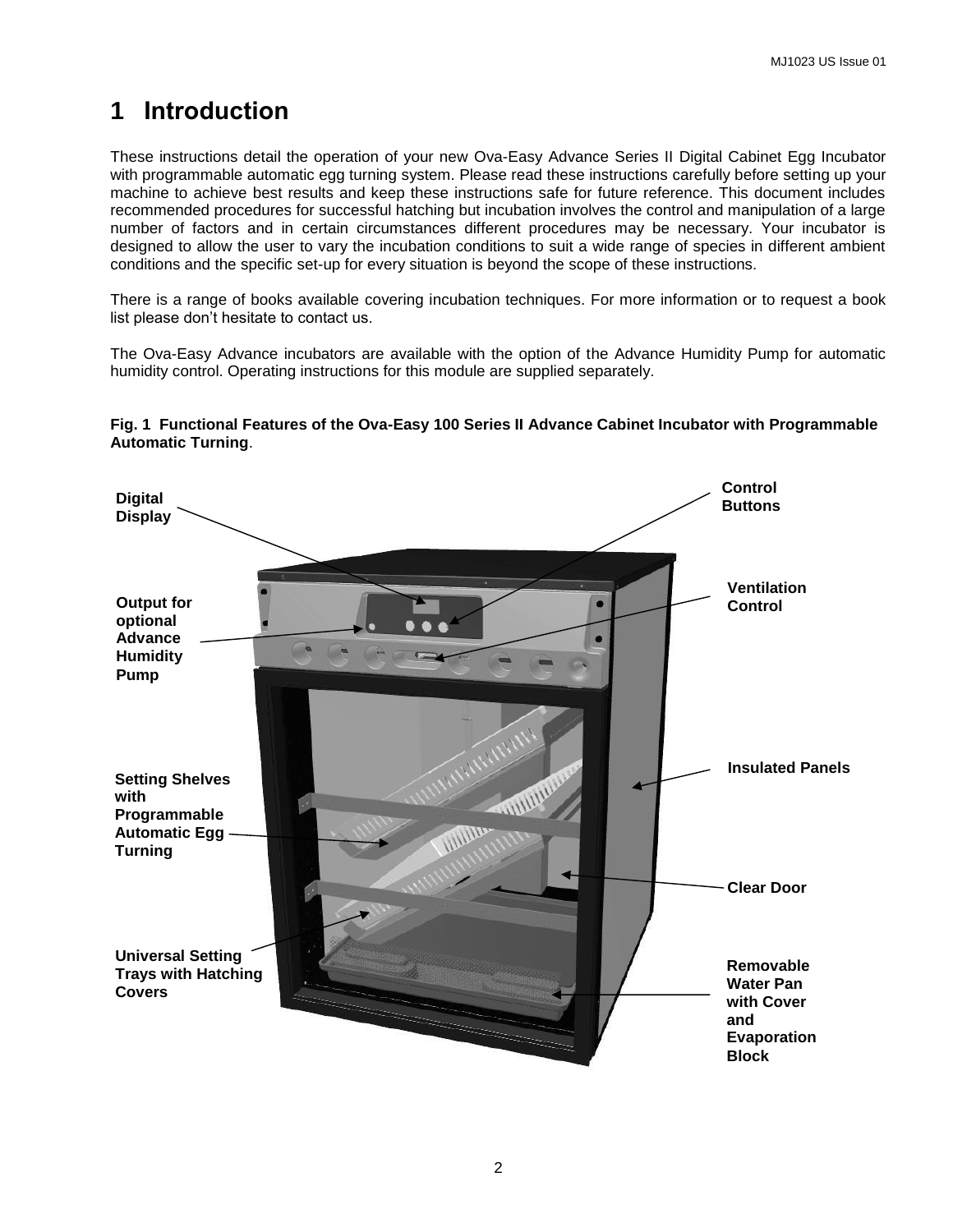## **2 Unpacking**

- 2.1 Your incubator has been supplied in protective packaging. Please remove all tape, strapping and packing from the incubator parts. Retain the carton and packing materials to enable the unit to be repacked. Please check that parts are all present and undamaged. Damaged appliances shall not be used.
- 2.2 Check that the electrical supply matches the machine's requirements (marked on the technical label on the outside of the box and on the top cover of the Incubator). The power cord set must be an appropriately rated and approved cord-set in accordance with the regulations of the country it is used in.
- 2.3 To register your new Brinsea product please visit www.brinsea.com and follow the link on the right hand side of the home page to qualify for your free 2 year guarantee.
- 2.4 Go to www.brinsea.co.uk and register as a free member of the Brinsea Email Group to receive the latest news and information such as advance notice about new products, special offers, exclusive competitions and much more.

## **3 Location and Installation**

#### **THE INCUBATOR MUST BE PLACED IN AN INDOOR AREA NOT SUBJECT TO SPLASHES OF WATER OR WET CONDITIONS AND OUT OF REACH OF ANIMALS AND CHILDREN.**

- 3.1 Your incubator will give best results in a room free from wide temperature variations and with generous ventilation – particularly if several incubators are running at the same time. Ensure that the room temperature cannot drop on a cold night. Ideally thermostatically control the room at between 68 and 77°F (20 and 25°C). Never allow the room temperature to drop below 59°F (15°C) and ensure that the incubator cannot be exposed to direct sunlight.
- 3.2 Always place the incubator upright on a flat level surface off the floor, worktop height is ideal. Ensure the surface is adequate to support the weight of the machine and contents. See weight specifications at the end of this document.
- 3.3 Open the door and place the water evaporation pan in the front of the incubator and fill with 1:200 mix of water and Brinsea disinfectant solution. The water level should be no higher than the first ridge of the tray. Place the Evaporation Block upright across the front of the pan (in the slot). Place the flat lid on the pan and slide the pan back into the cabinet so that the evaporation block is at the front of the cabinet. Close the door.



3.4 Plug the incubator supply cable into a suitable outlet ensuring that the cable is not pulled tight. The incubator fans will start, the buzzer sound and the LCD display will show the air temperature and humidity.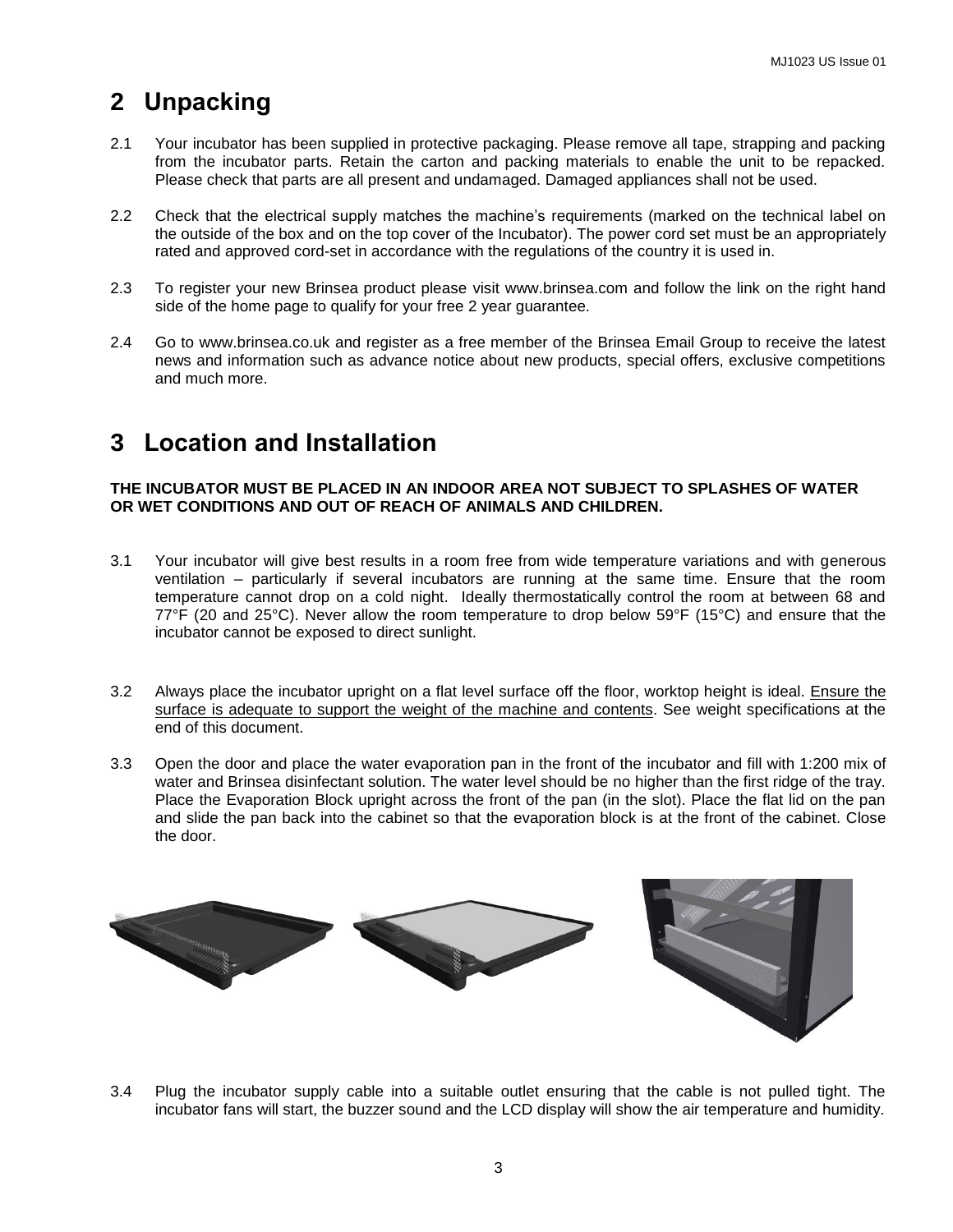## **4 Quick Reference (please read relevant section for detail)**

This quick reference is intended to allow users to quickly set up the incubator and learn the key features of the control system. Please read the rest of the instructions to obtain a full understanding of each feature.

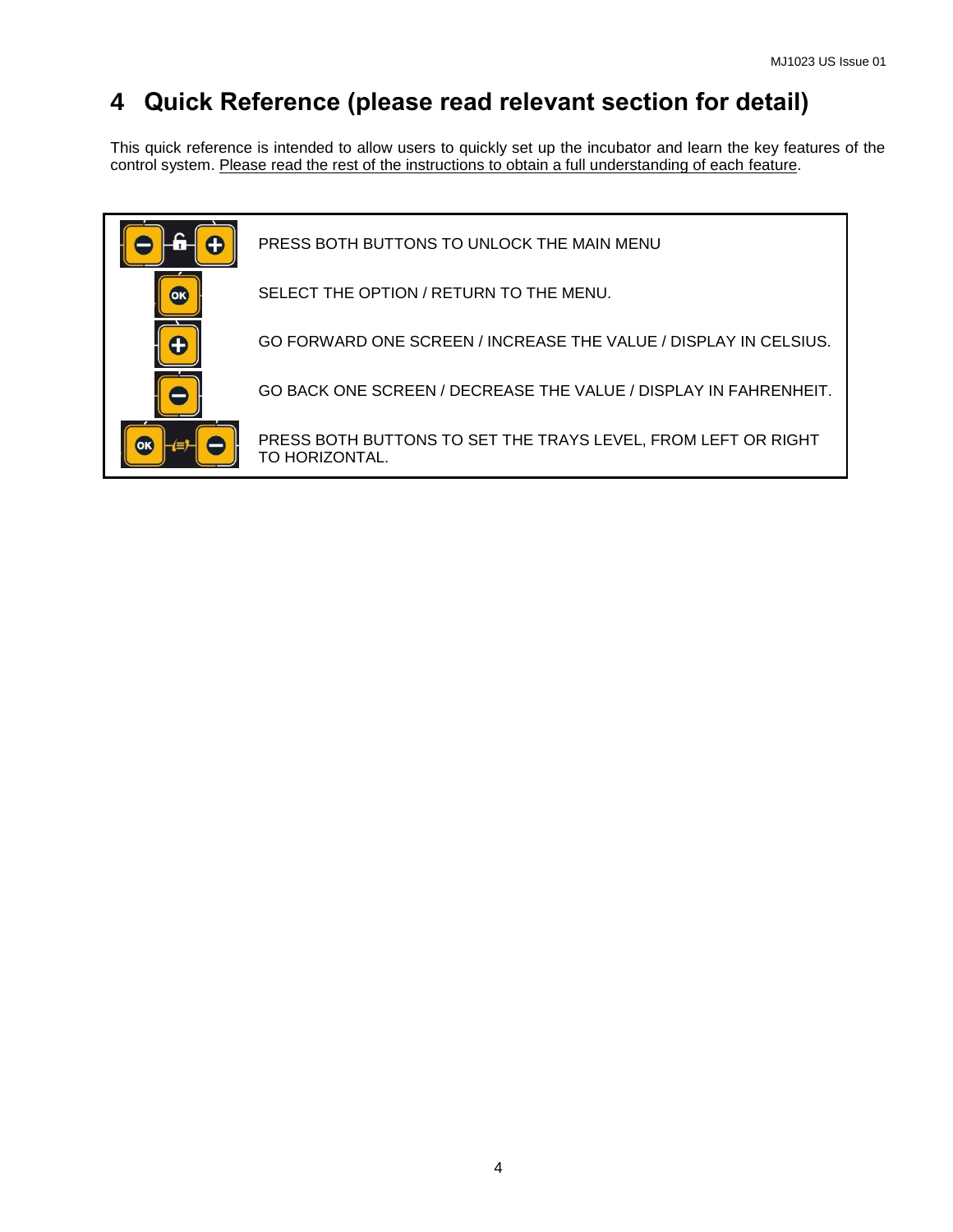## MAIN MENU – QUICK REFERENCE

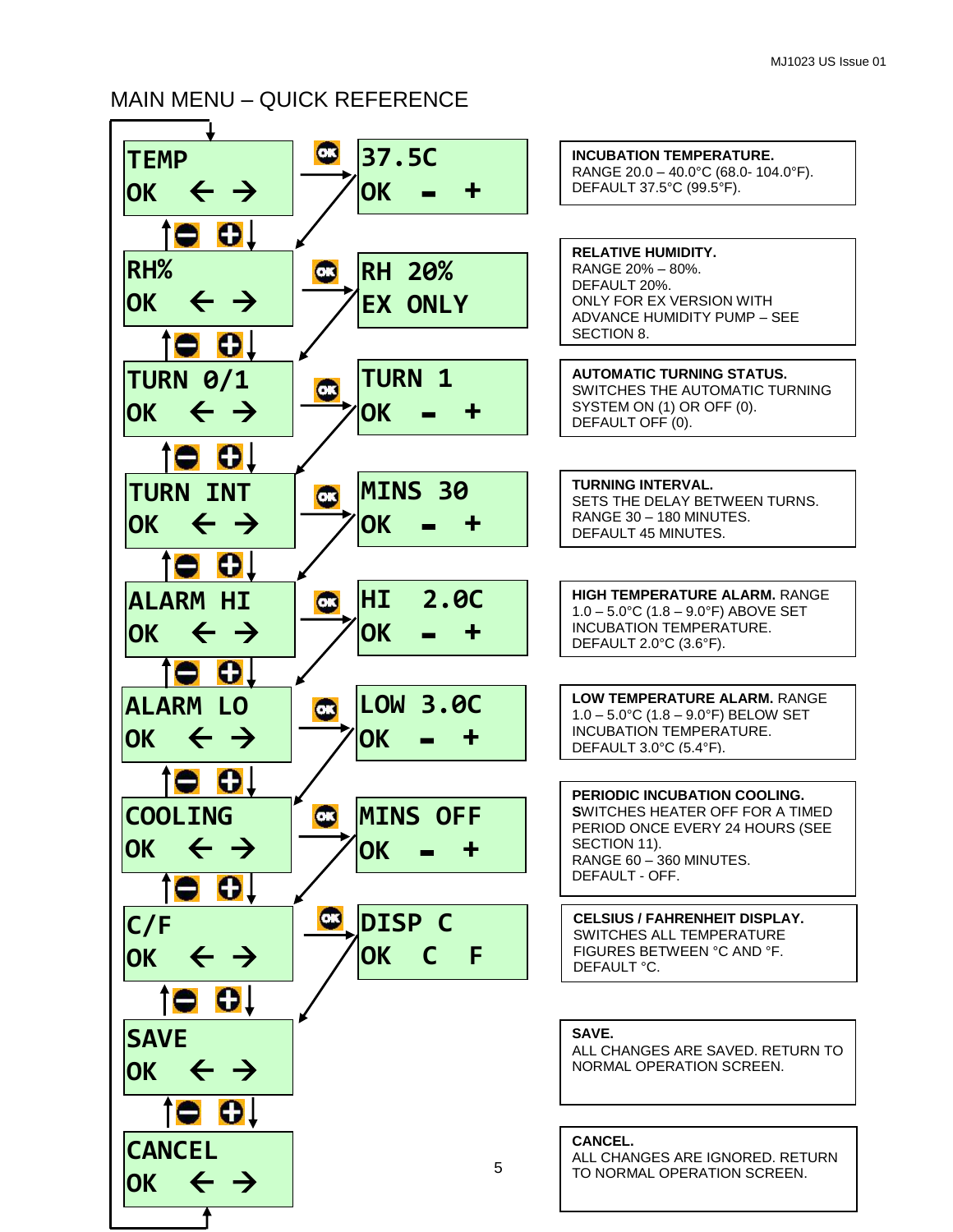## **5 DIGITAL CONTROL SYSTEM**



The Ova-Easy Advance control system utilises highly accurate, individually calibrated sensors for temperature and humidity. Be cautious of low cost analogue or digital thermometers and hygrometers when comparing them with the incubator display readings.

5.1 NORMAL OPERATION – Temperature and relative humidity are continuously displayed. Turning status indicator shows if automatic turning is switched on or off.

The asterisk "\*" adjacent to the temperature reading shows when the heater power is on. When warming the asterisk will be continuously on, once warmed up the asterisk will slowly flash as the heater is pulsed to maintain the correct temperature.

When reducing the temperature setting the asterisk may go off, this is normal. During periodic incubation cooling (see section 11) the asterisk will be replaced by an arrow: " $\mathbf{L}$ ".

The asterisk "\*" adjacent to the relative humidity display is only on when the pump control output is on (see section 8) and is only applicable when using the optional Brinsea Advance Humidity Management Module.

If automatic turning is switched off "=" is shown in the corner of the display.

If automatic turning is switched on a line "/" symbol is shown revolving in the corner of the display.

5.2 POWER LOSS DISPLAY – If power has been interrupted due to a power cut (or when first switching on) a "P" is shown flashing on the bottom line of the display. Press OK for 2 or more seconds to clear the indicator. If the reason for the power loss is not known check the power cable connections are secure.

Once the "P" indicator has been cleared, it is advisable to candle eggs a number of times to check for losses.

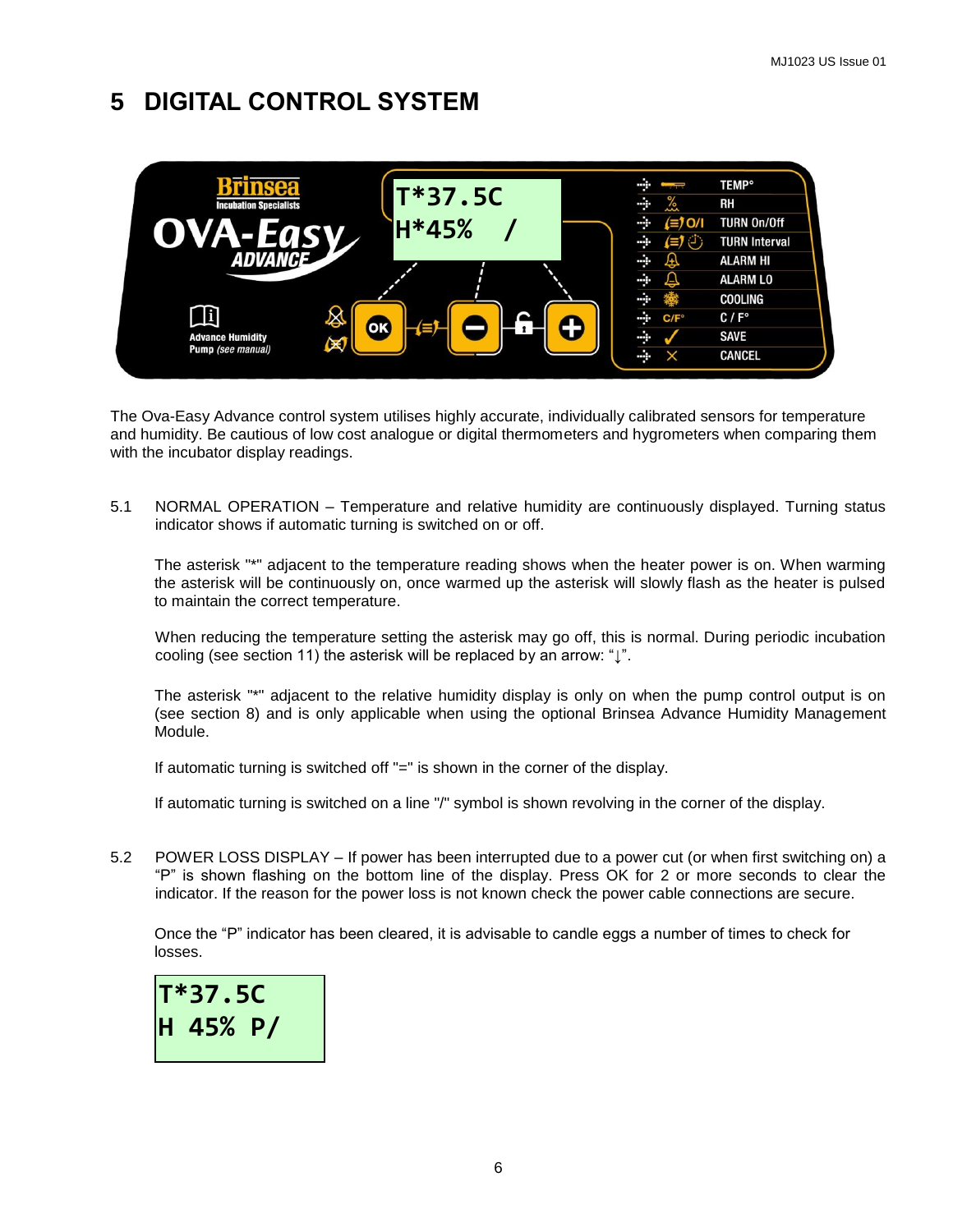5.3 HIGH TEMPERATURE ALARM DISPLAY – If the measured temperature goes up by more than the figure in the ALARM HI screen, the alarm will sound immediately and "+T" will be displayed. Press OK to silence the alarm for 30 minutes.

If the high temperature problem rectifies itself the "+T" remains on the display to show this has happened. Press OK to clear the indicator. Check the incubator is not (and has not been) in direct sunlight or too near a heat source such as a room heater. It is advisable to candle eggs a number of times after this event to check for losses.



5.4 LOW TEMPERATURE ALARM DISPLAY – If the measured temperature goes down by more than the figure in the ALARM LO screen, after 60 minutes "-T" will be displayed and the alarm will sound. Press OK to silence the alarm for 30 minutes.

If the low temperature problem rectifies itself the "-T" remains on the display to show this has happened. Press OK to clear the indicator. Check the incubator is not (and has not been) in a cold draught or that the room temperature has dropped significantly. It is advisable to candle eggs a number of times after this event to check for losses.



5.5 LOW ROOM TEMPERATURE ALARM – If the calculated room temperature remains too low for optimum results for more than 1 hour a warning is displayed "-RM" and an alarm will sound. Press OK to silence the alarm for 30 minutes.

If the low temperature problem rectifies itself the "-RM" remains on the display to show this has happened. Press OK to clear the indicator. Check the incubator is not (and has not been) in a cold draught or that the room temperature has dropped significantly. It is advisable to candle eggs a number of times after this event to check for losses.



5.6 HIGH ROOM TEMPERATURE ALARM – If the calculated room temperature remains too high for optimum results for more than 1 hour a warning is displayed "+RM" and an alarm will sound. Press OK to silence the alarm for 30 minutes.

If the high temperature problem rectifies itself the "+RM" remains on the display to show this has happened. Press OK to clear the indicator. Check the incubator is not (and has not been) in direct sunlight or too near a heat source such as a room heater. The eggs themselves create significant metabolic heating at later stages of incubation and may contribute to this if room temperature is high it is advisable to candle eggs a number of times after this event to check for losses.

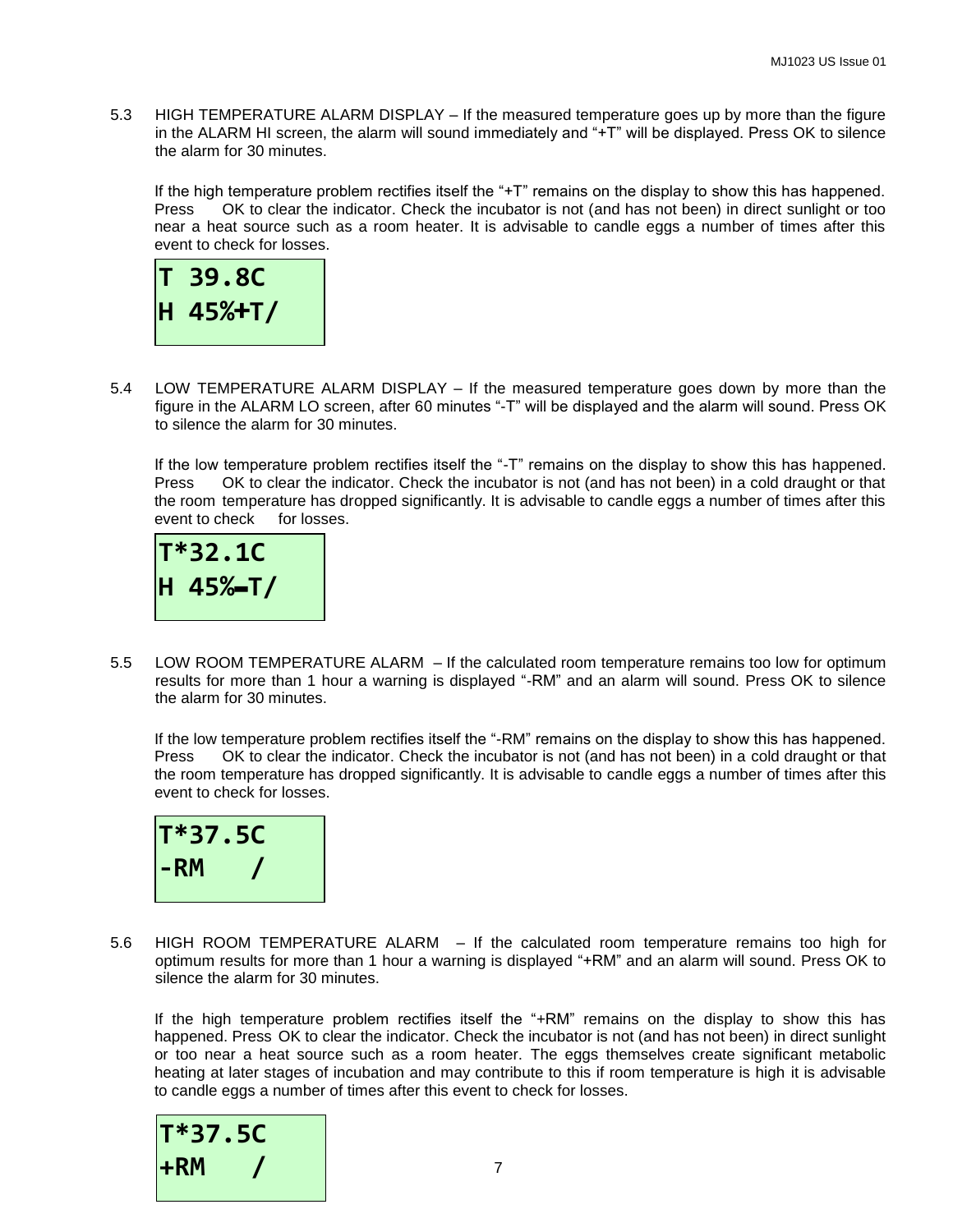#### 5.7 AUTOMATIC SHELF LEVELLING

**TO PREVENT THE RISK OF POSSIBLE INJURY OR DAMAGE TO THE MECHANISM NEVER INITIATE A TURN WITH THE DOOR OPEN. THE MOTOR WILL BE SWITCHED OFF IF THE DOOR IS NOT FULLY CLOSED AND A FAULT MESSAGE MAY BE SET.**

#### **AN ALARM SOUNDS AT THE START OF EACH TURN TO WARN THE OPERATOR. THE SHELVES MAY BE STOPPED BY PRESSING ANY BUTTON ONCE.**

**To make the shelves level for a short time when loading or inspecting eggs:**

Automatic turning must be set to **on** (I) in the Main Menu.

Press the OK and – buttons at the same time. The control system starts the shelves turning and stops them when they are approximately level. The automatic turning system will be left in "pause" mode.

A button must be pressed to resume automatic turning again. The shelves will move to the side position and normal automatic turning will be restarted. If it is not restarted within 30 minutes an alarm sounds to remind the operator.

If a button is pressed at any time while the shelves are turning the motor is stopped and the system will be left in "pause" mode. A button must be pressed to resume automatic turning again. If it is not restarted within 30 minutes an alarm sounds to remind the operator.



**To make the shelves level for a long time (e.g. when hatching eggs):**

Automatic turning must be set to **off** (0) in the Main Menu.

Press the OK and – buttons at the same time. The control system starts the shelves turning and stops them when they are approximately level. No further action is taken until automatic turning is switched back on in the main menu.

If a button is pressed at any time while the shelves are turning the motor is stopped and the system will be left in "pause" mode. A button must be pressed to resume turning again. If it is not restarted within 30 minutes an alarm sounds to remind the operator.

5.8 TURN SYSTEM FAULT ALARM - If the shelves become jammed by debris or incorrectly loaded trays the motor is switched off and an alarm sounds. The display shows "FAULT". Automatic turning is also temporarily set to off (0) in the Main Menu to prevent the turn restarting. Always check trays are loaded to the back of each shelf as damage may occur if the shelves are jammed by trays placed too far forward. **This alarm may also be triggered if the door is not fully closed.** See section 14 for more information.

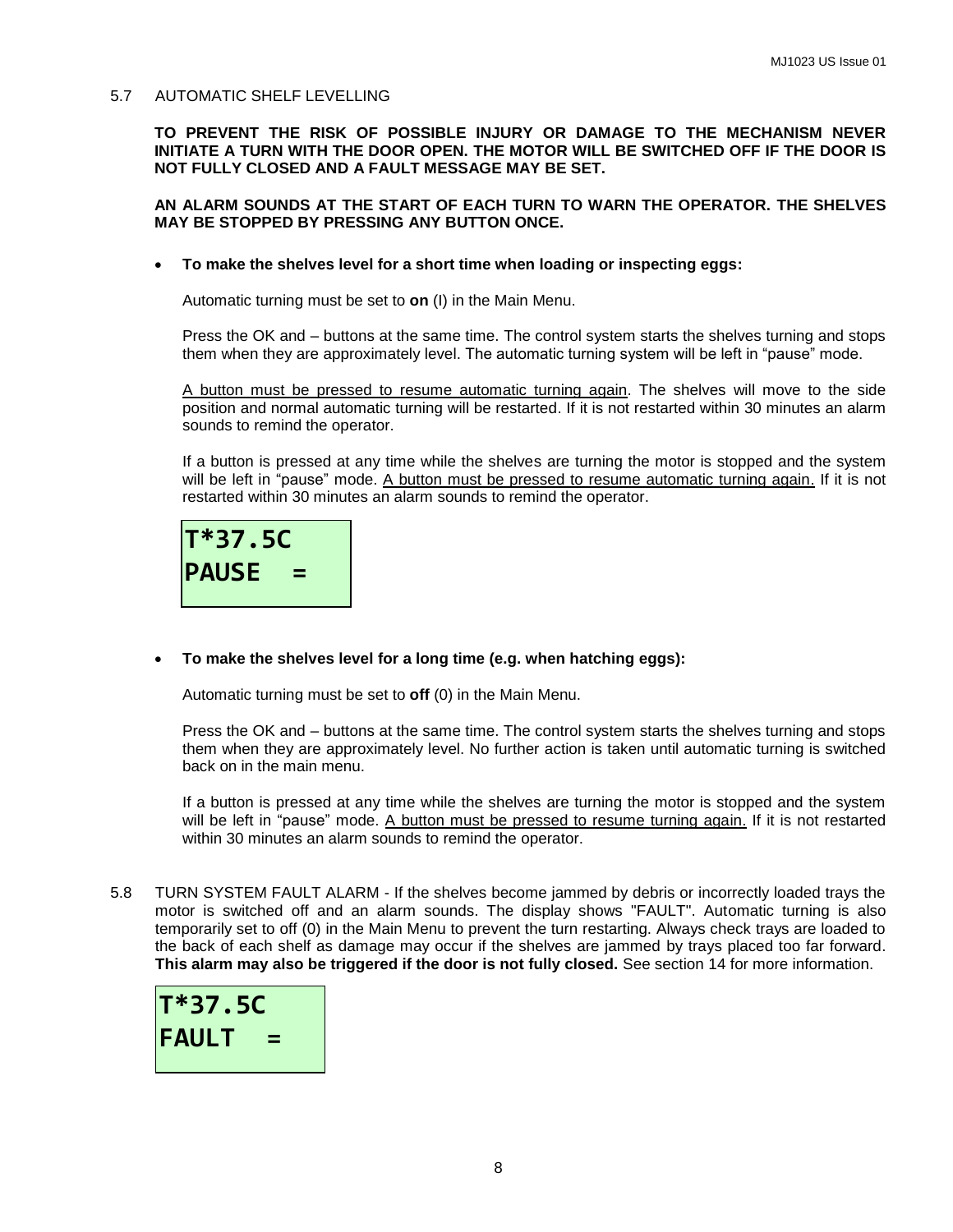5.9 CHANGING SETTINGS – The Main Menu allows the various settings to be modified and saved. All changes are retained in the event of a power cut.

To access the Main Menu press the + and – buttons simultaneously to unlock the display. For full details of menu settings please refer to the guide on page 5.

## **6 Storage of eggs**

- 6.1 Store eggs in cool, damp conditions. Most species may be safely stored for up to 14 days before serious reductions in hatch rates are likely. Daily turning of stored eggs also helps maintain hatchability.
- 6.2 Discard cracked, mis-shaped and heavily soiled eggs (if possible). Only wash soiled eggs using a brand egg wash solution following the manufacturer's instructions. It is essential to wash eggs in solution which is significantly warmer than the egg. Bear in mind that all solutions will remove the outer cuticle from the egg as well as the dirt and may leave the egg at greater risk from bacterial contamination in the future.

## **7 Temperature**

#### **Stable and correct temperature is essential for good results. Adjust with care.**

- 7.1 Note: your incubator may not be set to the correct temperature from the factory and the following procedure must be followed before setting eggs.
- 7.2 As the incubator warms up and approaches its control setting the heater on asterisk "\*" will change from continuously on to flashing. Allow the incubator to stabilise for at least an hour before adjusting the temperature.

#### 7.3 SETTING THE TEMPERATURE

Press the - and + buttons simultaneously to unlock the Main Menu.

Press OK to select the temperature screen and adjust as necessary using the + and – buttons.

Press OK to return to the Main Menu and then scroll down to SAVE. Press OK to save the changes.

When reducing temperature the asterisk may go out while the incubator cools – this is normal.

- 7.4 Refer to the digital temperature display to check temperature. The display shows the air temperature in increments of 0.1°. Adjust temperature with care – small differences have large effects on hatching performance.
- 7.5 The Display can be switched to show all temperature settings in degrees Fahrenheit. Press the and + buttons simultaneously to unlock the Main Menu. Scroll to the C/F option and press OK to select the C/F display screen. Press the + button to select °F or the – button to select °C. Press OK to return to the Main Menu and then scroll down to Save. Press OK to save the changes.
- 7.6 Recommended temperatures: Typical incubation period:

| <b>Hens</b>  | $99.3 - 99.6^{\circ}$ F | $37.4 - 37.6$ °C | 21 days    |
|--------------|-------------------------|------------------|------------|
| Pheasant     | $99.6 - 100^{\circ}F$   | $37.6 - 37.8$ °C | 23-27 days |
| Quail        | $99.6 - 100^{\circ}F$   | 37.6 – 37.8°C    | 16-23 days |
| <b>Ducks</b> | $99.3 - 99.6^{\circ}$ F | $37.4 - 37.6$ °C | 28 days    |
| Geese        | $99.3 - 99.6^{\circ}$ F | $37.4 - 37.6$ °C | 28-32 days |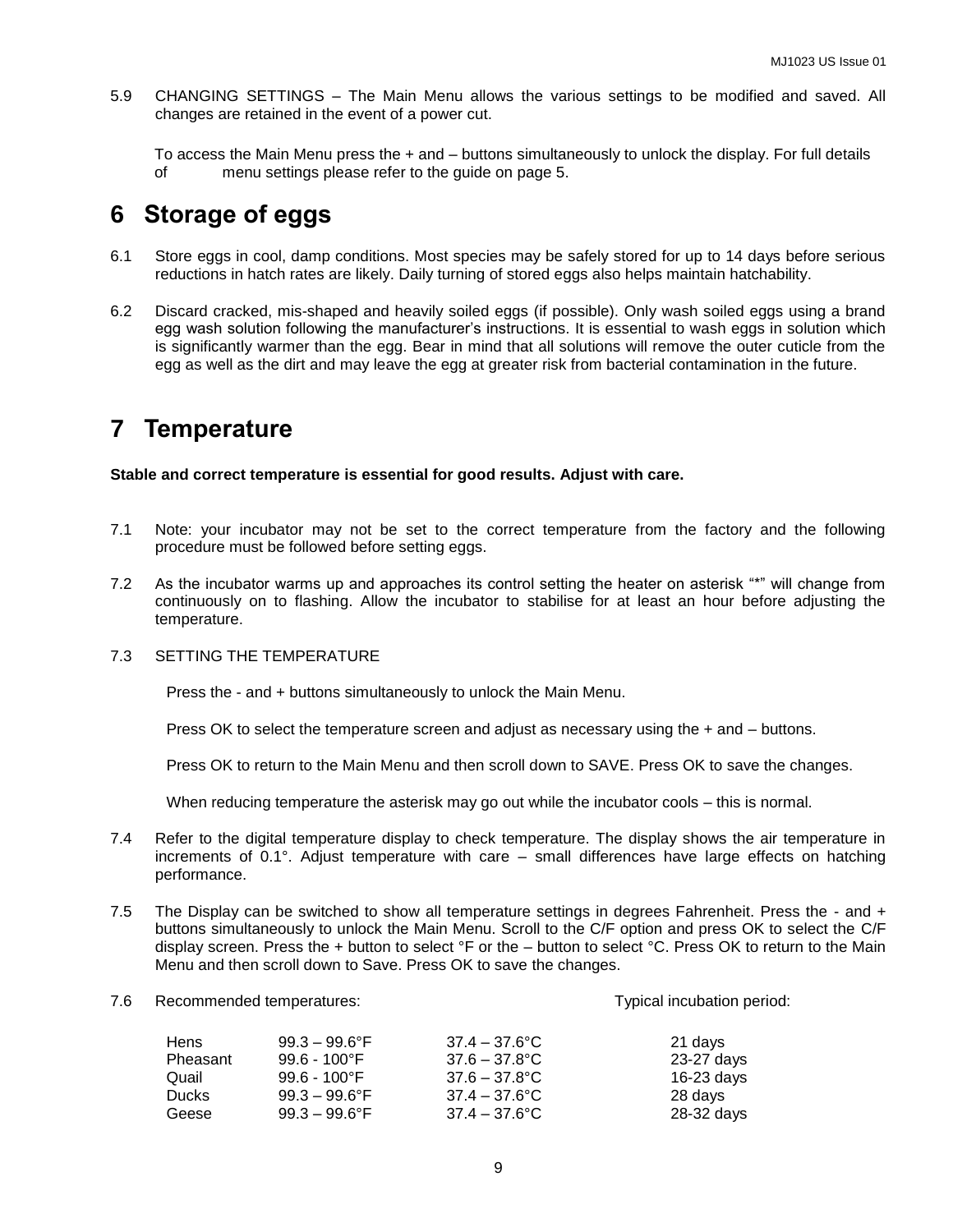- 7.7 Developing embryos are fairly tolerant of short term temperature drops and the user need not be concerned about cooling that occurs when inspecting eggs. Temperatures above ideal can quickly have a serious detrimental effect on hatch rates and must be avoided.
- 7.8 Ova-Easy Advance incubators have a built-in temperature alarm which warns of high or low incubation temperature and room temperature. See section 5 for details.

## **8 Humidity and Ventilation**

Short term variations in humidity are not important. The average humidity over the incubation period needs to be near optimum to achieve the ideal weight loss. High humidity for the day or two of hatching is also important. Beware chronic, excessive humidity.

Two main factors affect incubation humidity: water evaporation within the cabinet (from eggs as well as from additional water) and levels of ventilation. The water content of the air being drawn through the incubator will also have an effect.

There are two methods available to bird breeders to achieve correct humidity levels in the Ova-Easy Advance:

8.1 Monitor humidity levels and adjust to match published guidelines for different species.

Generally accepted incubation RH levels for species groups:

| During incubation | Poultry<br>Waterfowl | 40-50% RH<br>45-55% RH |
|-------------------|----------------------|------------------------|
| Hatching          | All species          | 60% RH or more         |

For more specific information on particular species' requirements check the relevant literature.

8.2 Monitor egg weight loss which varies as a direct result of humidity and correct against published weight loss figures for the species.

Eggs lose moisture through their shells and the rate of evaporation depends on the humidity levels around the eggs and the shell porosity. During incubation eggs need to lose a fixed amount of water which corresponds to a loss in weight of around 13-16% depending on species. By weighing eggs periodically during incubation it is possible to monitor and, if necessary, correct humidity levels to achieve the correct weight loss.

Weigh the eggs on the day they are set in the incubator, take the average weight and plot this on a graph (see example below). The ideal weight loss line can be plotted by joining the point representing initial average weight with the ideal hatch weight (13-16% less depending on species) with the x-axis representing the incubation period (in days).

By measuring actual average weights every few days the actual weight loss can be plotted and compared to the ideal weight loss line and corrections can be made. For example if the actual weight loss was greater than ideal (see graph over page) then the air has been too dry and humidity levels need to be increased to compensate.

Typical ideal weight losses for species groups:

| Poultry   | 13% |
|-----------|-----|
| Waterfowl | 14% |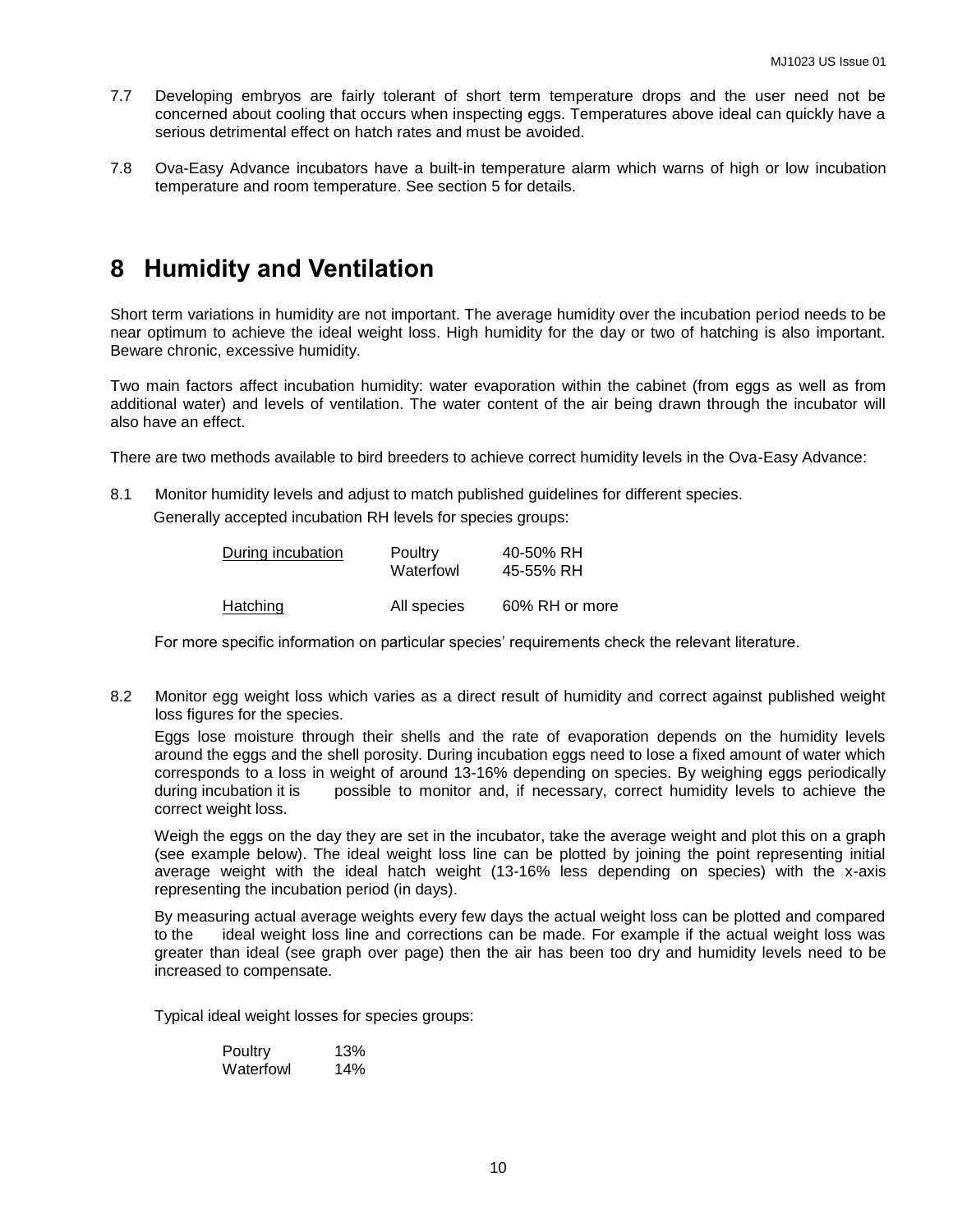

**Egg weight loss chart**

Of the two methods given above the most reliable is egg weight method and is recommended – particularly where poor hatch rates are experienced or if eggs of high value are being incubated.

Alter the setting of the ventilation control (reduce ventilation to increase humidity) to change the humidity level. Humidity levels may be decreased by cutting the evaporation block in half to reduce its surface area. Additional evaporating blocks may be purchased from Brinsea Products at the address at the end of these instructions.



- 8.3 In all cases the humidity for hatching needs to be high. Because of the short duration involved water/weight loss will not be significantly affected. High humidity is necessary to prevent membranes drying and hardening before the hatch fully emerges. Humidity will naturally increase as the first eggs begin to hatch and internal membranes begin to dry. This effect is in addition to the increased area of water evaporation from the evaporation block.
- 8.4 During hatching the high humidity levels will fall dramatically when the door is opened and will take some time to build up. Resist the temptation to open the door frequently – leave for at least 6 hours between inspections.
- 8.5 The Brinsea Advance Humidity Pump is available as an option on the Ova-Easy Advance incubators. The incubator digital control system not only reads the humidity in the incubator but it provides a control signal to operate the water pump and accurately maintain the humidity level at the desired level. Visit www.brinsea.com for more information.

Advance Humidity Pump.

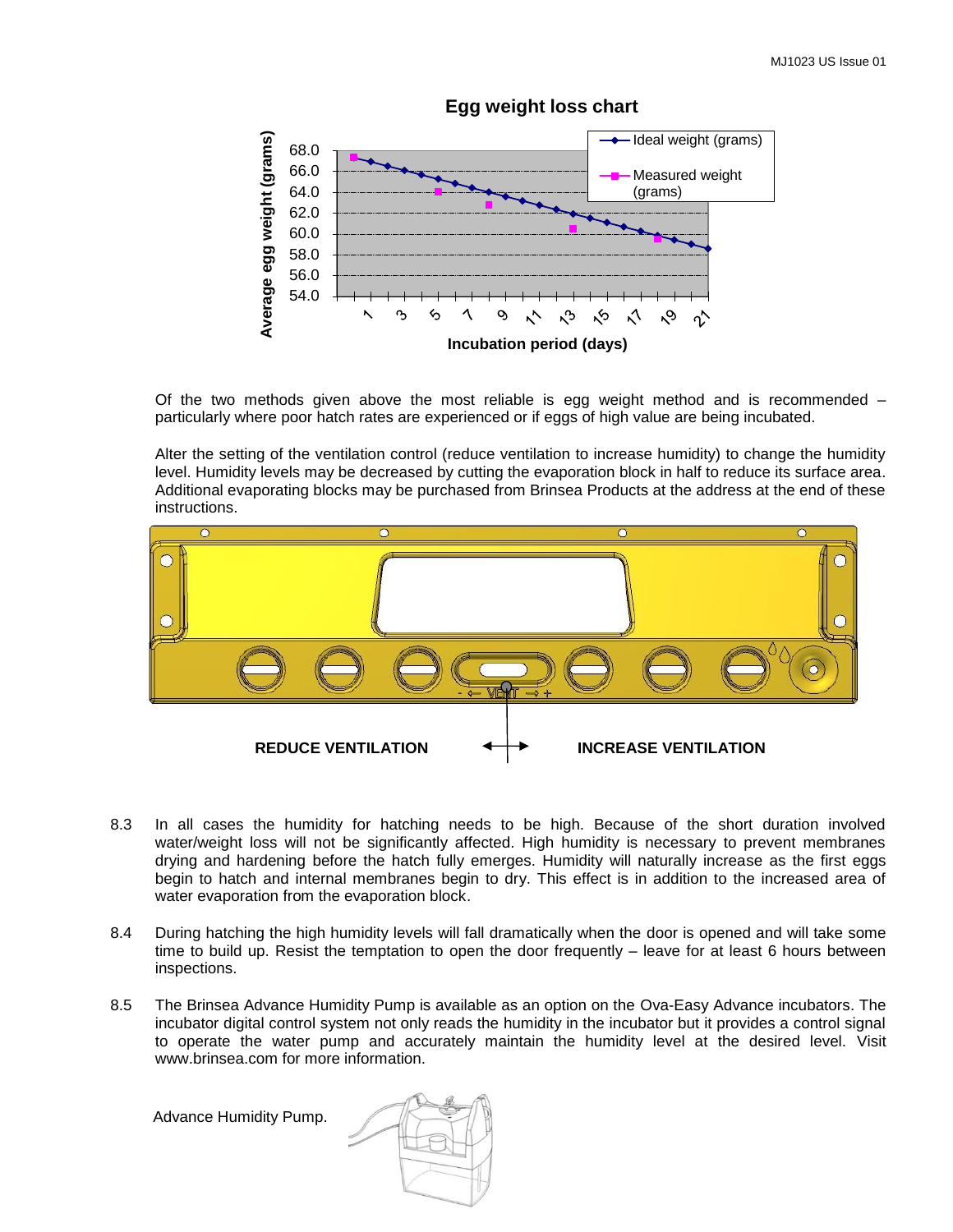8.6 The water tube for the Advance Humidity Pump fits through a hole at the base of the door frame by the hinge as shown:



Pass the rigid water tube through the hole and push it into the evaporating block. Please refer to the operating instructions supplied with the Advance Humidity Pump for fitting details.

## **9 Egg Turning**

#### 9.1 SWITCHING AUTOMATIC TURNING ON AND OFF

Press the - and + buttons simultaneously to unlock the Main Menu.

Scroll to the TURN 0 / 1 option and press OK to select the Turn on/off screen.

Press the + button to switch turning on (1) or the – button to switch turning off (0).

Press OK to return to the Main Menu and then scroll down to SAVE. Press OK to save the changes.





Automatic turning is ON Automatic turning is OFF

#### 9.2 SETTING THE TURN DELAY INTERVAL

Press the - and + buttons simultaneously to unlock the Main Menu.

Scroll to the TURN INT option and press OK to select the Turn interval screen.

Press the + button to increase and the - button to decrease the turn delay interval between 30 and 180 minutes in increments of 15 minutes.

Press OK to return to the Main Menu and then scroll down to SAVE. Press OK to save the changes.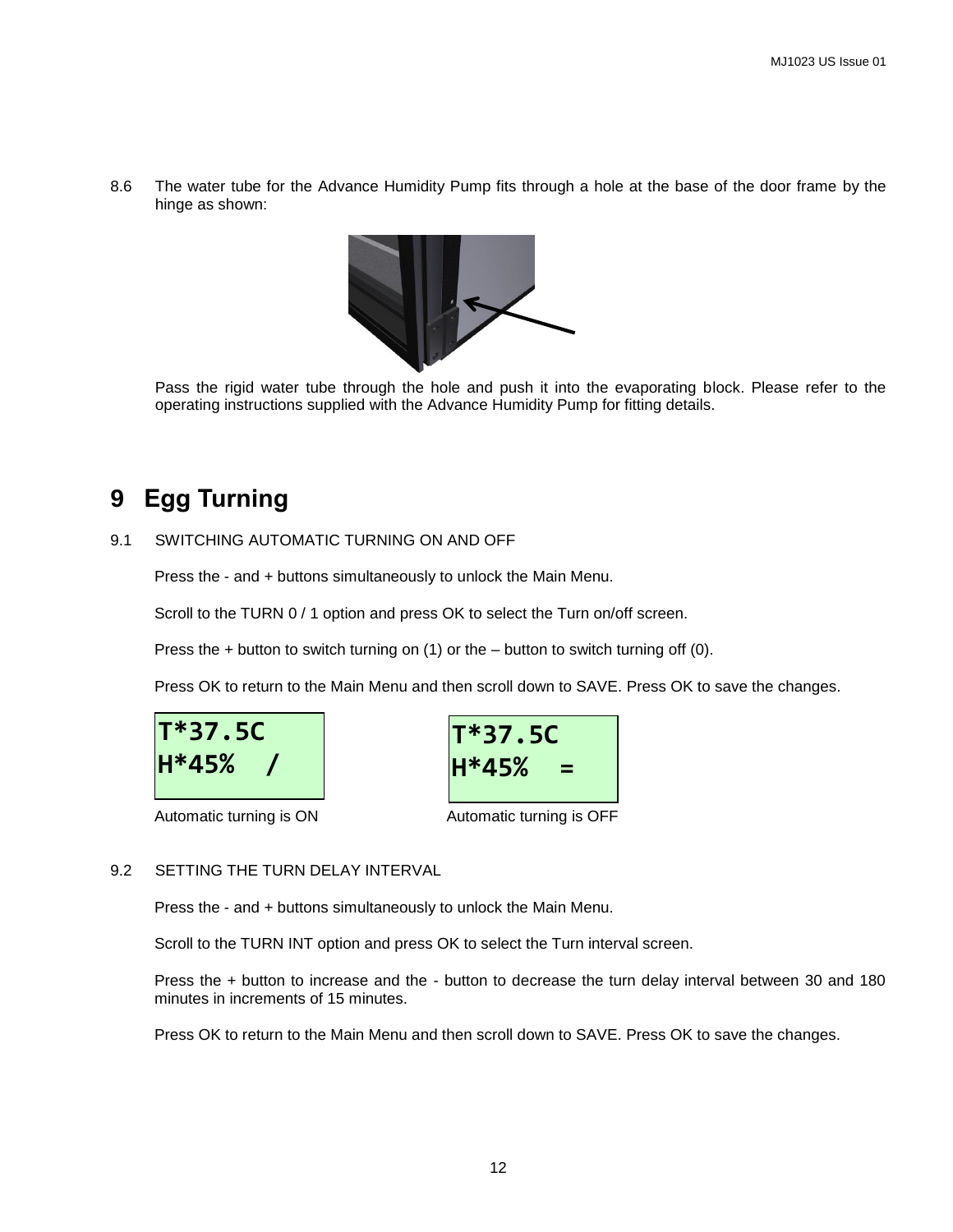9.3 LEVELLING THE SHELVES FOR LOADING (OR HATCHING)

**TO PREVENT THE RISK OF POSSIBLE INJURY OR DAMAGE TO THE MECHANISM NEVER INITIATE A TURN WITH THE DOOR OPEN. THE MOTOR WILL BE SWITCHED OFF IF THE DOOR IS NOT FULLY CLOSED AND A FAULT MESSAGE MAY BE SET.**

#### **AN ALARM SOUNDS AT THE START OF EACH TURN TO WARN THE OPERATOR. THE SHELVES MAY BE STOPPED BY PRESSING ANY BUTTON ONCE.**

**To make the shelves level for a short time when loading or inspecting eggs:**

Automatic turning must be set to **on** (I) in the Main Menu.

Press the OK and – buttons at the same time. The control system starts the shelves turning and stops them when they are approximately level. The automatic turning system will be left in "pause" mode.

A button must be pressed to resume automatic turning again. The shelves will move to the side position and normal automatic turning will be restarted. If it is not restarted within 30 minutes an alarm sounds to remind the operator.

If a button is pressed at any time while the shelves are turning the motor is stopped and the system will be left in "pause" mode. A button must be pressed to resume automatic turning again. If it is not restarted within 30 minutes an alarm sounds to remind the operator.



**To make the shelves level for a long time (e.g. when hatching):**

Automatic turning must be set to **off** (0) in the Main Menu.

Press the OK and – buttons at the same time. The control system starts the shelves turning and stops them when they are approximately level. No further action is taken until automatic turning is switched back on in the main menu.

If a button is pressed at any time while the shelves are turning the motor is stopped and the system will be left in "pause" mode. A button must be pressed to resume turning again. If it is not restarted within 30 minutes an alarm sounds to remind the operator.

## **10 Egg Setting**

- 10.1 Before setting eggs ensure that the incubator has been run for several hours and has stabilised at the correct temperature.
- 10.2 Use the standard egg "flats" or Universal Egg Trays as purchased with the incubator to set the eggs on the setting shelves. Load the shelves evenly to avoid overloading the turning system. Eggs should be evenly distributed over each flat or tray to ensure the shelves are balanced. Note that some egg trays are narrower than others and may slide from side to side on the shelves. This is not something to be concerned about.
- 10.3 Eggs may be set on end (or at an angle) provided the large end of the egg is upwards. Eggs rolling through a few degrees as the incubator turns are not in danger.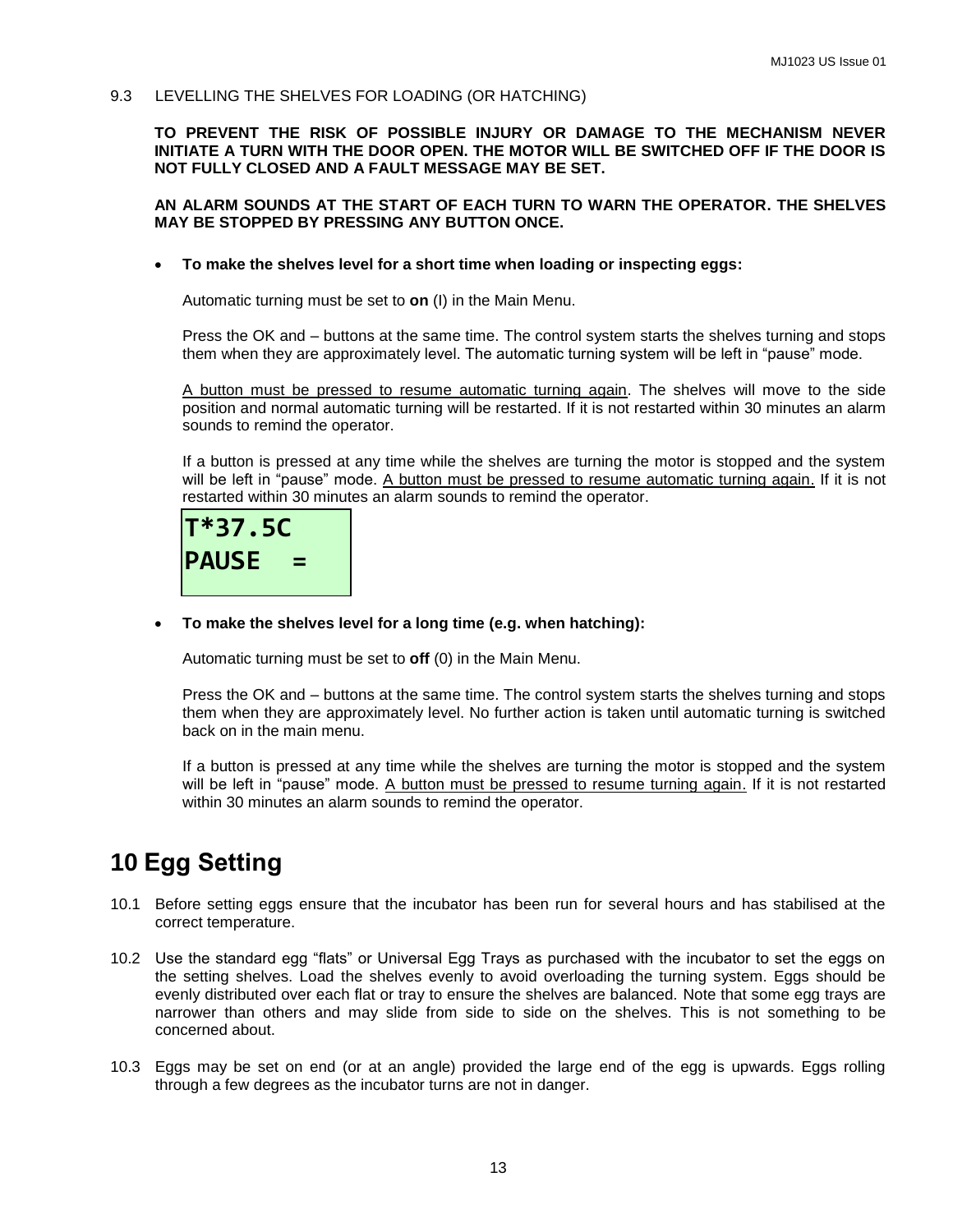#### **Ensure that nothing can restrict the movement of the trays or setting shelves. This may damage the turning mechanism and invalidate the guarantee. Load the setting shelves evenly to help prevent imbalanced operation. ENSURE TRAYS ARE PUSHED TO THE BACK OF EACH SHELF.**

- 10.4 Once the egg trays have been placed on the shelves close the door.
- 10.5 Re-start the turning (see section 9 for details).
- 10.6 Once the eggs have been set the temperature must not be adjusted for 24 hours to allow the eggs to warm. Check the water level every 3 days or so and temperature daily. Candle the eggs after 1/3rd of the incubation period has elapsed to reject clear, infertile eggs (see section 14).

## **11 Periodic Incubation Cooling**

Bird breeders have known for many decades that eggs can be cooled for limited periods of time during incubation without causing problems but recent research has shown that hatch rates can increase significantly as a result of cooling. This research was carried out with poultry but it is generally accepted that the benefits can apply to waterfowl too. Cooling is an entirely natural process as most birds will get off the nest at least once a day and leave the eggs unheated for a significant time. From Brinsea's 35 year experience, the best hatch rates are always achieved when the incubator can best mimic the natural nest conditions.

The precise details of which days and what cooling period each day should be used for best effect are not known but Brinsea have assessed the available research and recommend the following daily cooling periods from day 7 through to 2 days before they are due to hatch (the same point that automatic turning would normally be stopped).

- Smaller poultry, waterfowl and game bird eggs: 2 hours each day
- Larger species eggs (e.g. duck and goose): 3 hours each day

Cooling is not recommended for parrots and birds of prey because the results of cooling haven't yet been established. For further details please visit the Brinsea website at [www.brinsea.com/Articles/News/Cooling.aspx](http://www.brinsea.com/Articles/News/Cooling.aspx)

The periodic cooling feature turns the incubator's heater and low temperature alarm off for a selectable period but keeps the fans running. After the cooling period is complete the incubator reverts to normal temperature and the alarm is automatically reset.

SETTING THE COOLING PERIOD. The cooling function is optional and may be adjusted.

Press the - and + buttons simultaneously to unlock the Main Menu.

Press + to scroll to the cooling option.

Press OK to select the cooling screen.

Use the + and – buttons to select OFF, 60, 120, 180, 240, 300 or 360 minutes cooling.

Press OK to accept the figure and then scroll to SAVE and press OK to save the changes.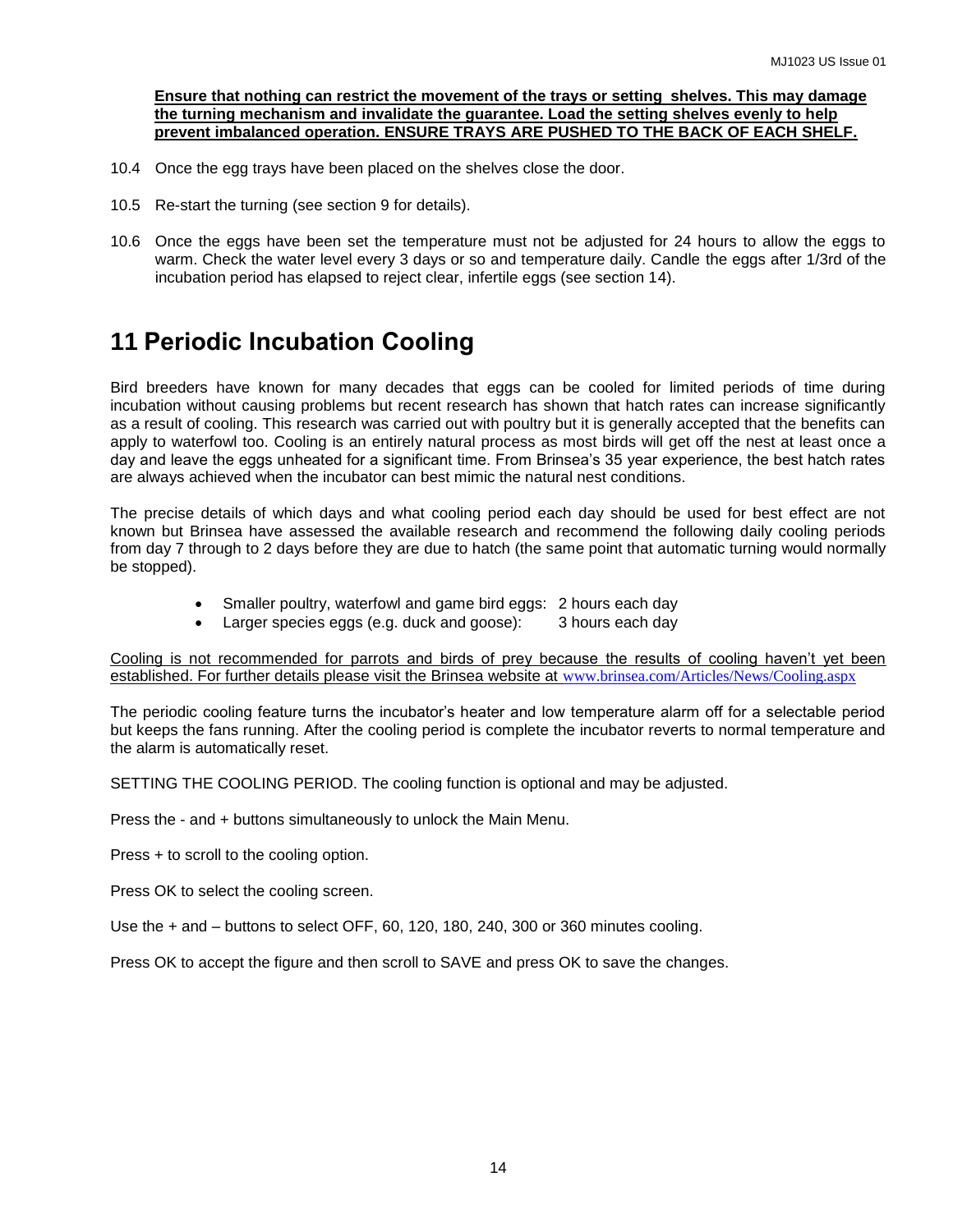- 11.1 Each cooling period starts at the same time each day (24 hours between start times). The first cooling period will start after the incubator has been switched on for 24 hours. If there is a power interruption the 24 hour delay starts again.
- 11.2 During the cooling period the heater asterisk goes off and an arrow "↓" is displayed. When the cooling period ends the asterisk is shown and the incubator warms to incubation temperature. The time taken to return to incubation temperature depends on the room temperature and may take 30 or more minutes.

## **12 Hatching**

- 12.1 Turn the automatic turning system off and set the shelves level (see section 9 for details).
- 12.2 Hatching humidity levels need to be high (see section 8 for details). The ventilation control may be set at minimum to help increase humidity and opened again once the eggs have hatched to help dry the chicks.
- 12.3 When most eggs have hatched (12 to 48 hours) it may be recommended to remove the hatchlings to a brooder.
- 12.4 During hatching the high humidity levels will fall dramatically when the door is opened and will take some time to build up. Resist the temptation to open the door frequently – leave for at least 6 hours between inspections.
- 12.5 To assemble the hatching tray(s) place a white plastic peg in each of the four corner sockets on an Ova-Easy universal tray as shown below. The wide end of the peg should make a push fit into the socket. Another universal tray may then be placed upside-down over the narrow end of the pegs to form a secure lid over the hatching eggs. When the lid is removed the pegs will stay fixed in the bottom tray.



## **13 Cleaning Up**

IMPORTANT:

DISCONNECT THE INCUBATOR FROM THE MAINS POWER SUPPLY DURING CLEANING.

ENSURE THAT ALL ELECTRICAL PARTS ARE KEPT DRY.

NEVER WASH THE TRAYS, INSULATED PANELS, FASCIA OR EVAPORATION TRAY PARTS WITH LIQUIDS OVER 120°F (50°C). DO NOT USE A DISHWASHER TO CLEAN THESE PARTS.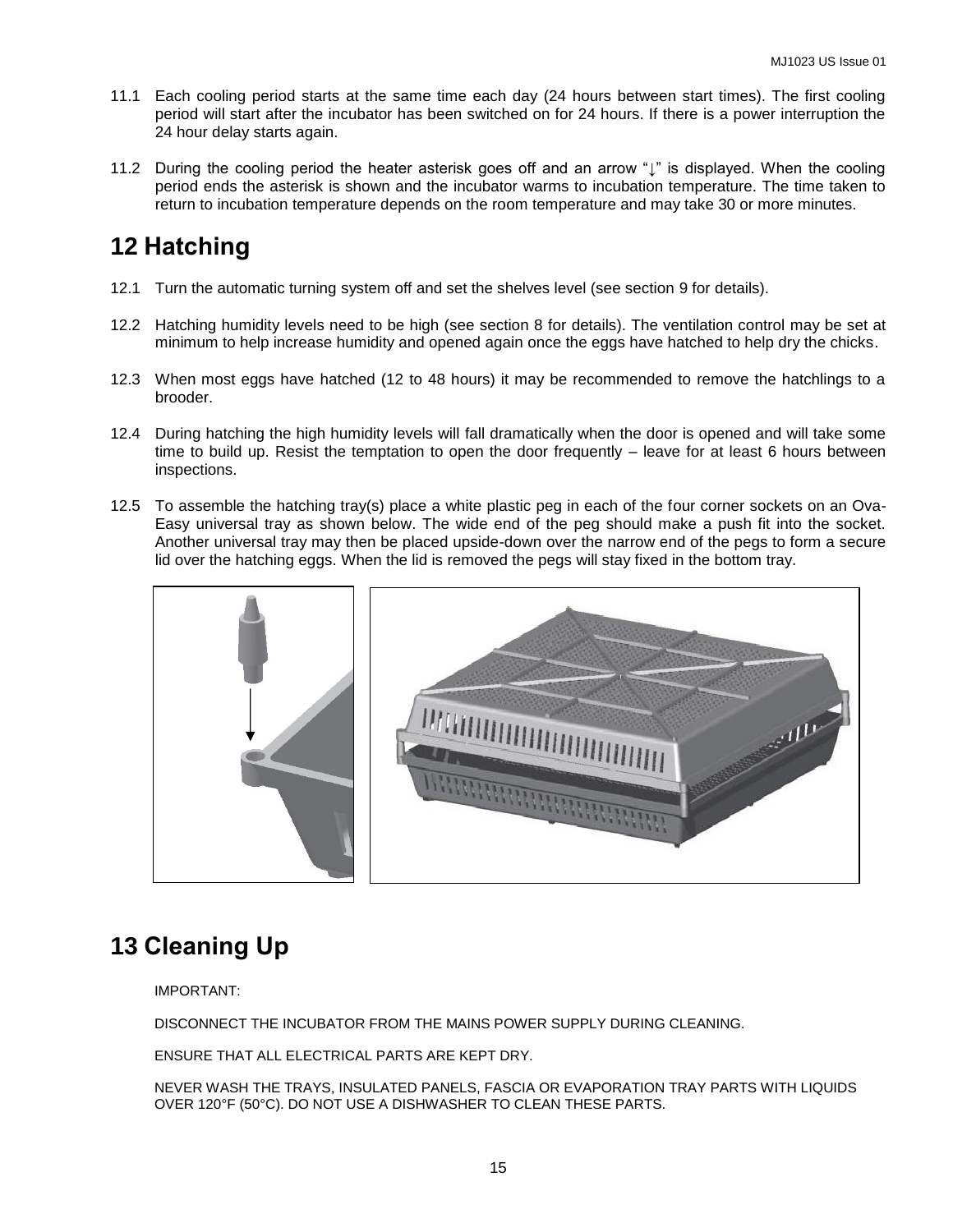- 13.1 Following each hatch in the Cabinet Incubator remove and wash the egg trays in Incubation Disinfectant Solution. Wipe all other internal surfaces with a soft cloth soaked in the solution. Ensure that the instructions supplied with the fluid are followed. Dust and fluff may be removed from the fan guard area with a soft brush.
- 13.2 If a separate hatcher is used the procedure above should still be followed every two months.
- 13.3 The exterior of the incubator may be cleaned with a damp cloth. Avoid allowing any moisture to get inside the top electrical housing or electrical connector at rear.
- 13.4 Always clean the incubator before storage and ensure that the unit is totally dry inside and out.

## **14 Troubleshooting**

- 14.1 Poor hatching results are frustrating and can be caused by a large number of factors. The most common are given below. Brinsea Products will not be held responsible for loss of eggs or chicks under any circumstances. A wealth of advice and information is available on our website:- www.brinsea.co.uk
- 14.2 Gather as much information from the hatching results as possible to enable the problem to be analysed in detail. Record dates that eggs are set, incubator settings, dates of hatches, weight losses and the number and condition of hatchlings. Candle or break open unhatched eggs to estimate the extent of embryo development. The Brinsea OvaView and High Intensity OvaView candling lamps are available from your dealer.
- 14.3 Many hatching problems are associated with incorrect humidity. Consider upgrading to EX specification to give better control of humidity. Go to www.brinsea.co.uk for details.



1) Clear when candled - probably infertile (or very early death) when candled at 8 days

2) Fertile with red blood vessels after 8 days

3) Red or black staining - early death when candled at 8 days

4) Embryo with red blood 'ring' early death when candled at 8 days

5) Dark outline with ill-defined detail - late death (10-16days)

6) Live embryo with bill in air sack - due to hatch in 24-48 hours

7) Normal development of the air pocket according to number of days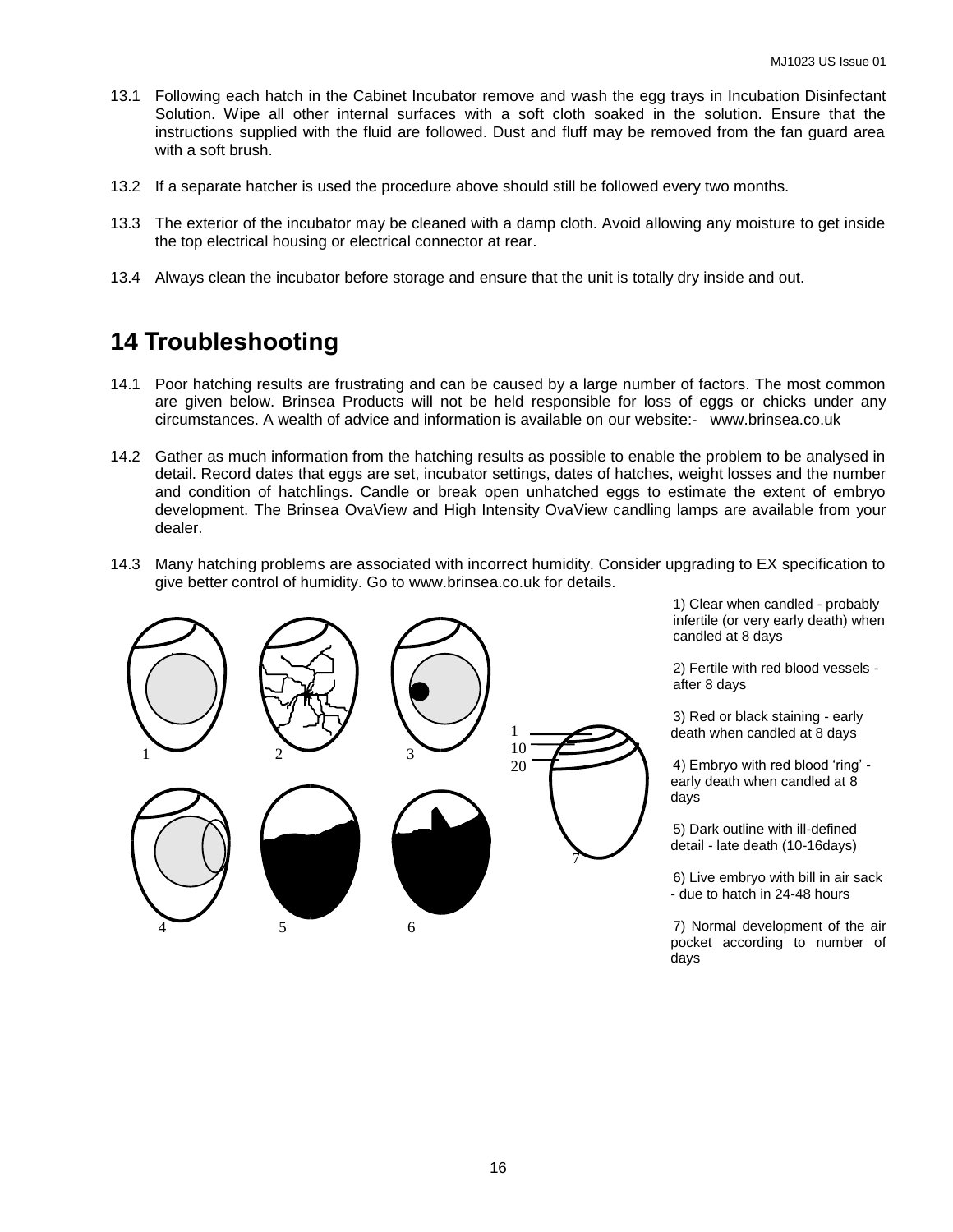#### 14.4 General guides:

| <b>Observation</b>                                     | <b>Likely Cause(s)</b>                                                                                 | Solution(s)                                                                                                                                                   |
|--------------------------------------------------------|--------------------------------------------------------------------------------------------------------|---------------------------------------------------------------------------------------------------------------------------------------------------------------|
| No chicks hatch                                        | Infertility, infection, drastically<br>incorrect incubation settings, parent<br>ill health.            | Check egg viability – are similar eggs hatching<br>naturally. Disinfect the incubator. Check incubator<br>settings and procedures - particularly temperature. |
| Chicks hatch earlier<br>than expected,<br>deformities. | Incubation temperature too high                                                                        | Reduce incubation temperature slightly 1°F<br>$(0.5^{\circ}C).$                                                                                               |
| Chicks hatch later<br>than expected                    | Incubation temperature too low                                                                         | Raise incubation temperature slightly 1°F (0.5°C).                                                                                                            |
| Hatch dates widely<br>spread                           | Different rates of development due<br>to different storage times,<br>incubation temperature variation. | Limit egg storage times. Check for incubation<br>temperature variation - sunlight, large room<br>variation etc.                                               |
| Late stage 'death in<br>shell'                         | Incorrect humidity, probably too<br>high.                                                              | Try reducing average humidity levels (but see<br>section 6 above)                                                                                             |
| Generally poor results                                 | Incorrect incubation settings, poor<br>parent bird health, inadequate egg<br>turning.                  | Improve parent bird health, check all incubation<br>settings, analyse egg weight loss to confirm<br>humidity correct, check turning working correctly.        |

#### 14.5 Error messages:

FAULT – The digital control system monitors how long it takes for the shelves to turn to the end position switch. If the signal from the switch is late (or not sent at all) the control stops the turning system and displays FAULT. This may be caused by:

- Debris or incorrectly loaded trays. Clear any debris. Arrange eggs evenly (balanced from side to side) and make sure the trays are pushed fully back. Switch the turning system back on (Section 9) and check the turning function.
- Door not closed. Make sure the door is fully closed, switch the turning system back on (Section 9) and check the turning function.

SENSOR ERROR – The control system communicates to the temperature and humidity sensor with a digital signal that under normal conditions is highly tolerant of external electrical disturbances. However, if the signal becomes interrupted and cannot be recovered automatically the control displays SENSOR ERROR. This may be caused by:

 Strong electrical interference perhaps from a faulty appliance or lights. Restart the incubator and try a different power socket or a "surge protector" type socket adaptor.

If the error message occurs again please contact Brinsea Products at the address at the end of these instructions.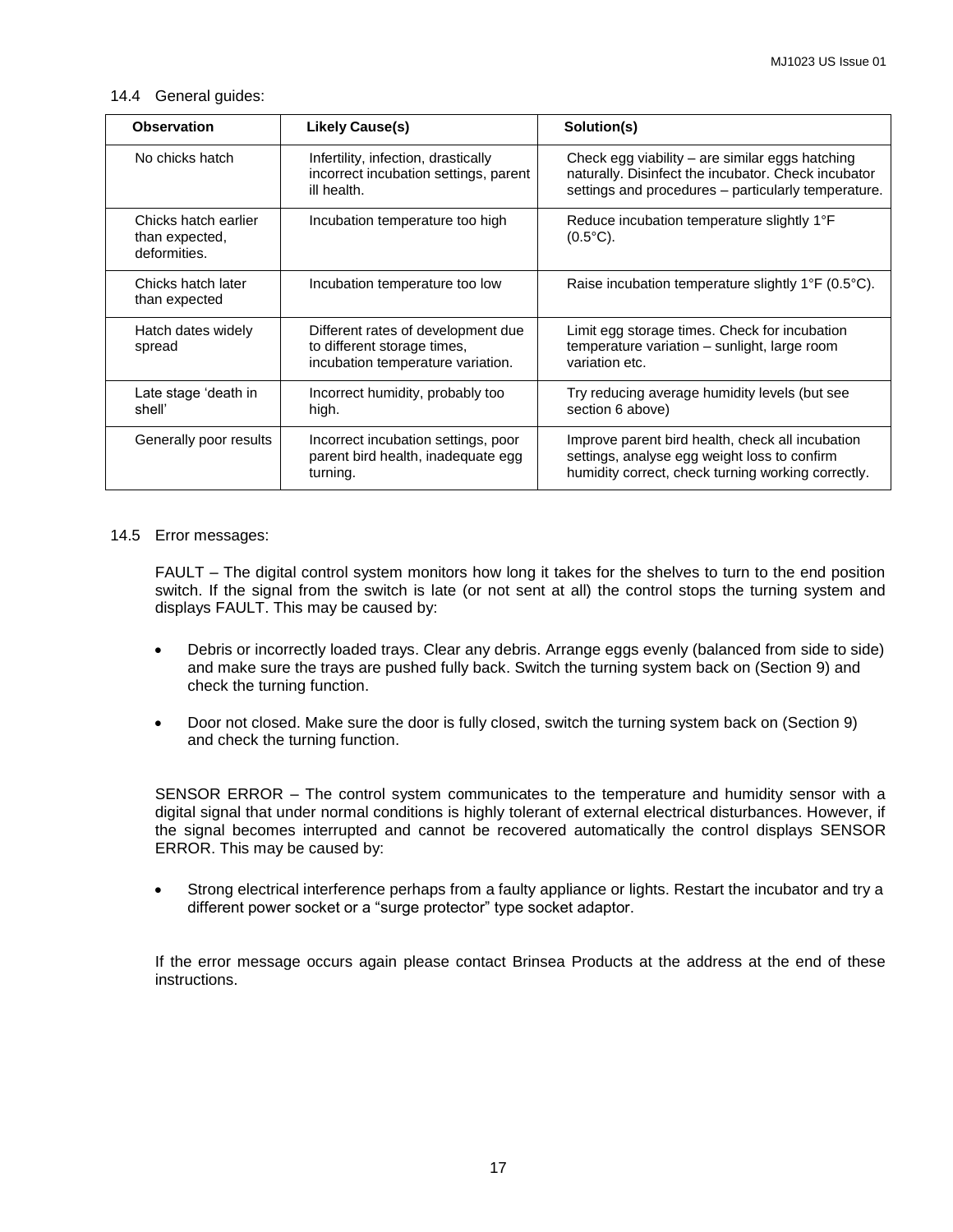## **15 Servicing and Calibration**

#### **IMPORTANT: THE HEATER AND CONTROL SYSTEM ARE AT MAINS VOLTAGE. NEVER ATTEMPT ANY KIND OR FORM OF SERVICING UNLESS THE MACHINE IS DISCONNECTED FROM THE MAINS ELECTRICITY SUPPLY. RISK OF ELECTRIC SHOCK!**

- 15.1 Under certain conditions it is possible that condensation may form on the inner walls. The presence of water gathering at the base of the incubator or inside the door does not affect the performance of your incubator and does not pose an electrical hazard. It is often an indication that room temperature is falling too low at night.
- 15.2 In case of failure first check that the mains power supply is working and that the mains cable connector is fully engaged in the socket on the rear panel. The digital control system may be reset to the original factory defaults by connecting the power supply while holding the OK button. Check temperature calibration after resetting to defaults.
- 15.3 If the problem persists contact your distributor or Brinsea Products Service Dept.
- 15.4 The digital temperature and humidity display is individually calibrated during manufacture but may be recalibrated if required. It is NOT RECOMMENDED that this procedure is carried out by the user.

BE CAUTIOUS OF LOW COST ANALOGUE OR DIGITAL THERMOMETERS AND HYGROMETERS.

BRINSEA PRODUCTS LTD USES SOPHISTICATED EQUIPMENT TRACEABLE TO INTERNATIONAL REFERENCE STANDARDS.

To access the Calibration Menu press all three buttons simultaneously to unlock the display.

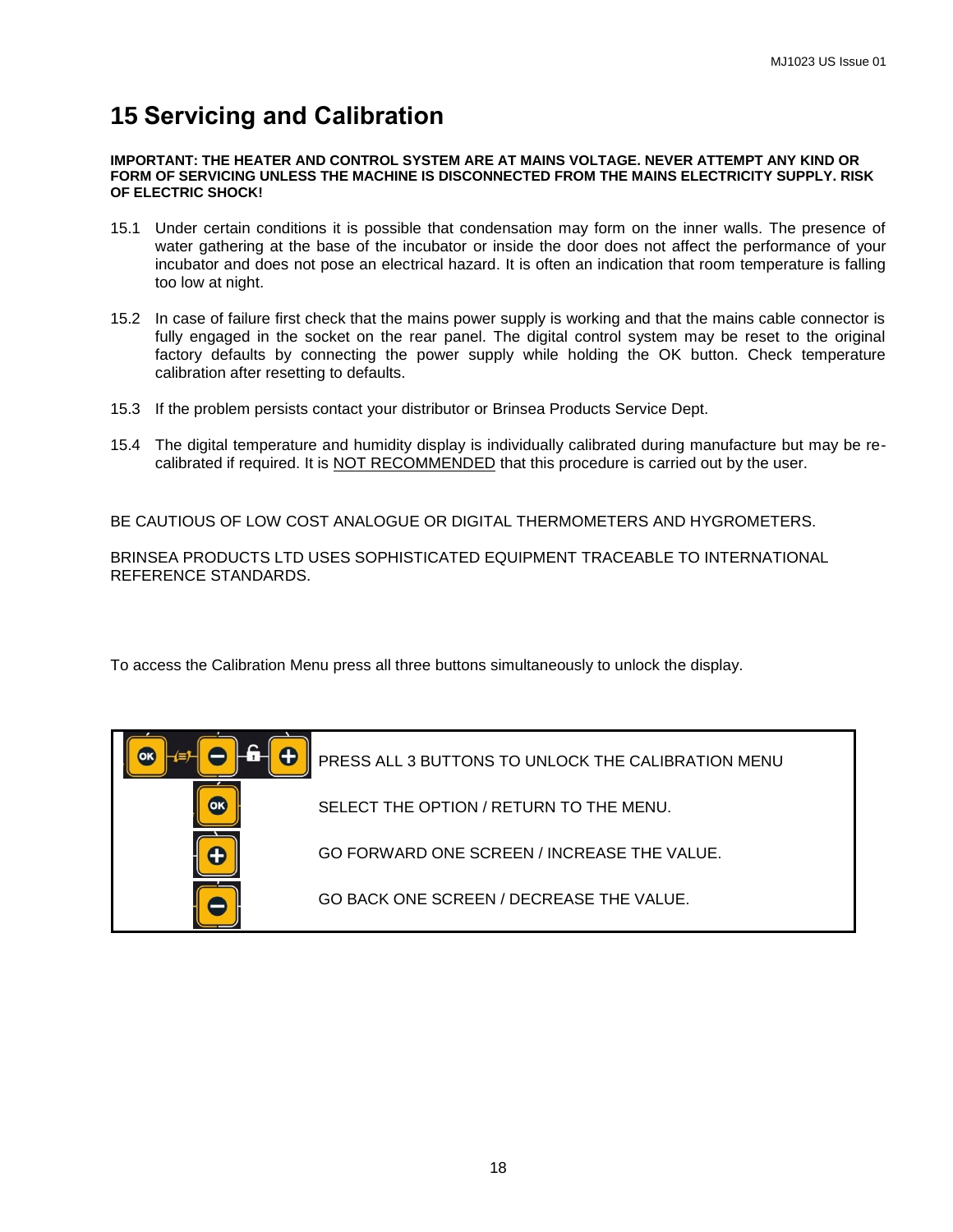## **CALIBRATION MENU**